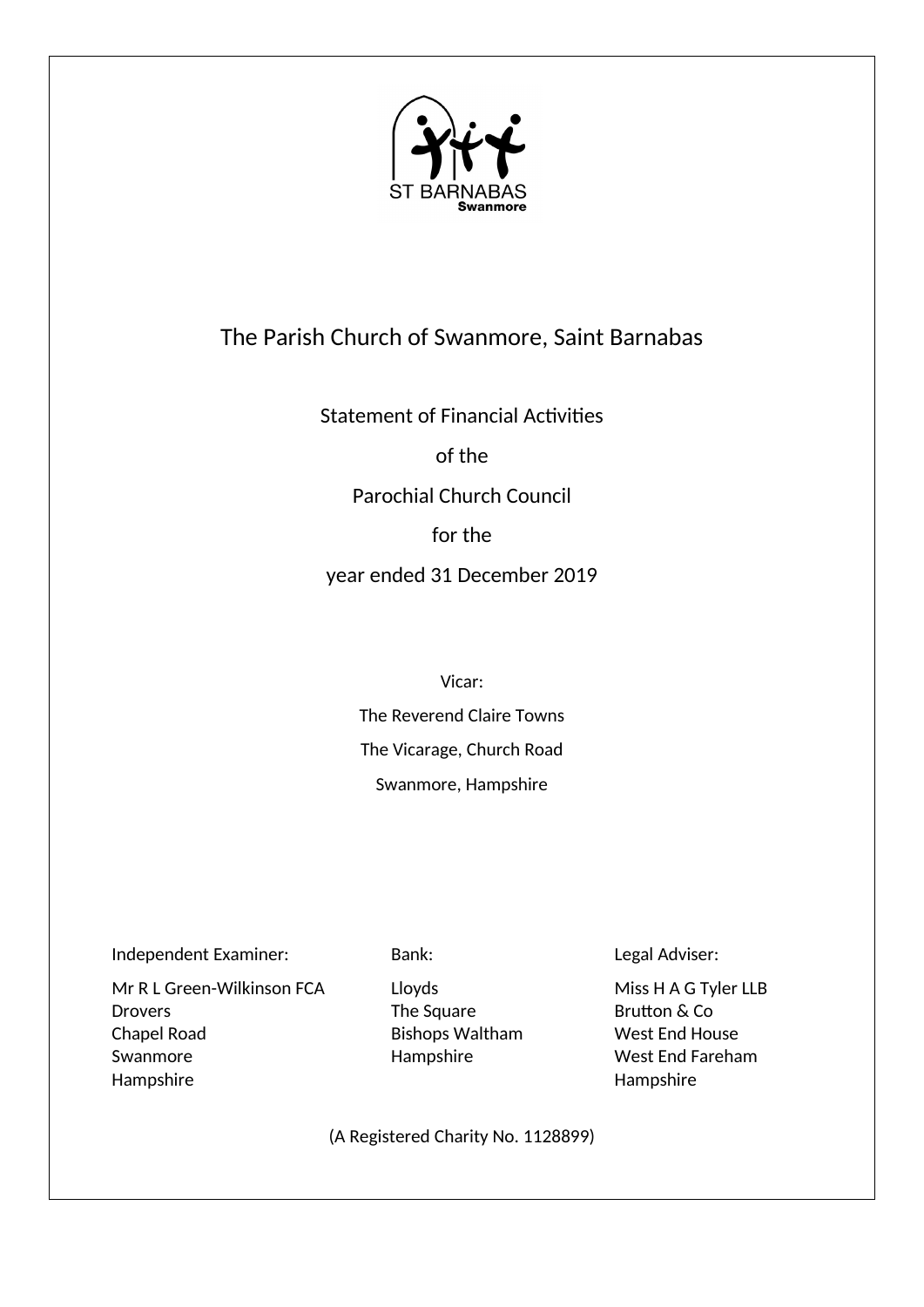# Independent examiner's report to the PCC of St Barnabas, Swanmore

I report on the accounts for the year ended 31st December 2019, which are set out on pages  $1$  to  $8$ .

# Respective responsibilities of the PCC and the examiner

As trustees of the charity, the members of the PCC are responsible for the preparation of the accounts. They consider that an audit is not required for this year under section 144(2) of the Charities Act 2011 (the 2011 Act) and that an independent examination is needed.

# **Basis of Independent Examiner's Statement**

My examination was carried out in accordance with the General Directions given by the Charity Commission. An examination includes a review of the accounting records kept by the charity and a comparison of the accounts presented with those records. It also includes consideration of any unusual items or disclosures in the accounts, and seeking explanations from the management committee concerning any such matters. The procedures undertaken do not provide all the evidence that would be required in a full audit, and consequently I do not express an audit opinion on the accounts.

# **Independent Examiner's Statement**

In connection with my examination, no matters have come to my attention:

- 1. which give me reasonable cause to believe that in any material respect the requirements:
	- to keep accounting records in accordance with s.130 of the 2011 Act or
	- to prepare accounts which accord with these accounting records have not been met; or

2. to which, in my opinion, attention should be drawn in order to enable a proper understanding of the accounts to be reached.

(Signed)

Date:  $11.10.70$ 

M Chilleur

**Richard Green-Wilkinson FCA** Drovers, **Chapel Road** Swanmore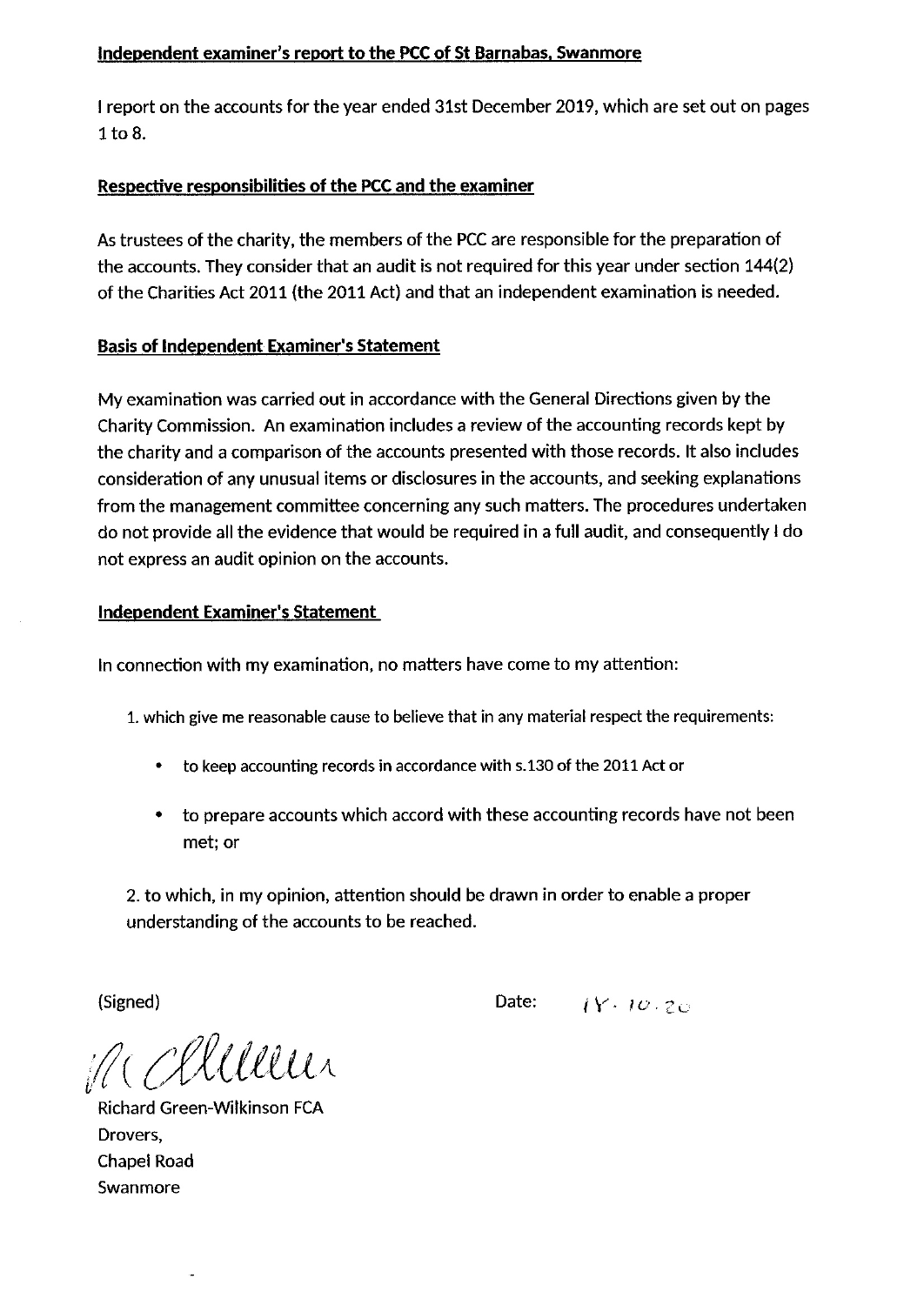# **Statement of financial activities**

**for the year ending 31 December 2019**

|                                     |              | Unrestricted | Designated   | Restricted               | Endowment                | <b>TOTAL</b> | <b>FUNDS</b> |
|-------------------------------------|--------------|--------------|--------------|--------------------------|--------------------------|--------------|--------------|
|                                     |              | <b>Funds</b> | <b>Funds</b> | <b>Funds</b>             | <b>Funds</b>             | 2019         | 2018         |
| <b>INCOMING RESOURCES</b>           | <b>Notes</b> | £            | £            | £                        | £                        | £            | £            |
| Voluntary income                    | 2(a)         | 61,654       | 188          | 20                       |                          | 61,862       | 67,939       |
| Activities for generating funds     | 2(b)         | 7,110        |              |                          |                          | 7,110        | 4,497        |
| Income from investments             | 2(c)         | 124          |              |                          | 12                       | 136          | 94           |
| Church activities                   | 2(d)         | 13,716       | 38,354       | $\overline{\phantom{a}}$ | $\overline{\phantom{a}}$ | 52,070       | 46,423       |
| <b>TOTAL INCOMING RESOURCES</b>     |              | 82,605       | 38,541       | 20                       | 12                       | 121,178      | 118,952      |
| RESOURCES EXPENDED                  |              |              |              |                          |                          |              |              |
| Cost of generating voluntary income |              |              |              |                          |                          |              |              |
| Church activities                   | 3(a)         | 88,012       | 33,861       | 1,964                    |                          | 123,837      | 110,420      |
| <b>Fundraising trading costs</b>    | 3(b)         |              |              |                          |                          |              |              |
| Governance costs                    | 3(c)         |              |              |                          |                          |              |              |
| <b>TOTAL RESOURCES EXPENDED</b>     |              | 88,012       | 33,861       | 1,964                    | $\overline{\phantom{a}}$ | 123,837      | 110,420      |
| Net incoming resources before       |              |              |              |                          |                          |              |              |
| other recognized gains & losses     |              | (5,408)      | 4,680        | (1,944)                  | 12                       | (2,660)      | 8,532        |
| <b>Transfer between funds</b>       |              | 8,534        | (6, 504)     | (1, 544)                 | (486)                    |              |              |
| Gain on investment asset value      | 5(b)         |              |              |                          | 6                        | 6            | (14)         |
| NET MOVEMENT IN FUNDS               |              | 3,126        | (1,824)      | (3, 487)                 | (468)                    | (2,653)      | 8,518        |
| Balance B/Fwd 1 January             |              | 12,347       | 23,276       | 14,665                   | 761                      | 51,049       | 42,530       |
| Balance C/Fwd 31 December           |              | 15,473       | 21,410       | 11,219                   | 293                      | 48,395       | 51,049       |

The figures above represent the Incoming and Outgoing Resources in these accounts of the Parochial Church Council of St Barnabas Church, Swanmore. The accounts are presented in accordance with The Charities Act 2011 and "PCC Accountability 2006 5th Edition. A guide to the SORP 2015."

The accounts are presented on an Accruals basis as in previous years.

The notes on Pages 3 to 7 form part of these accounts

Approved by the Parochial Church Council on 20 Oct 20

and signed on its behalf by

Revd Claire Towns 22/10/20 Chair of PCC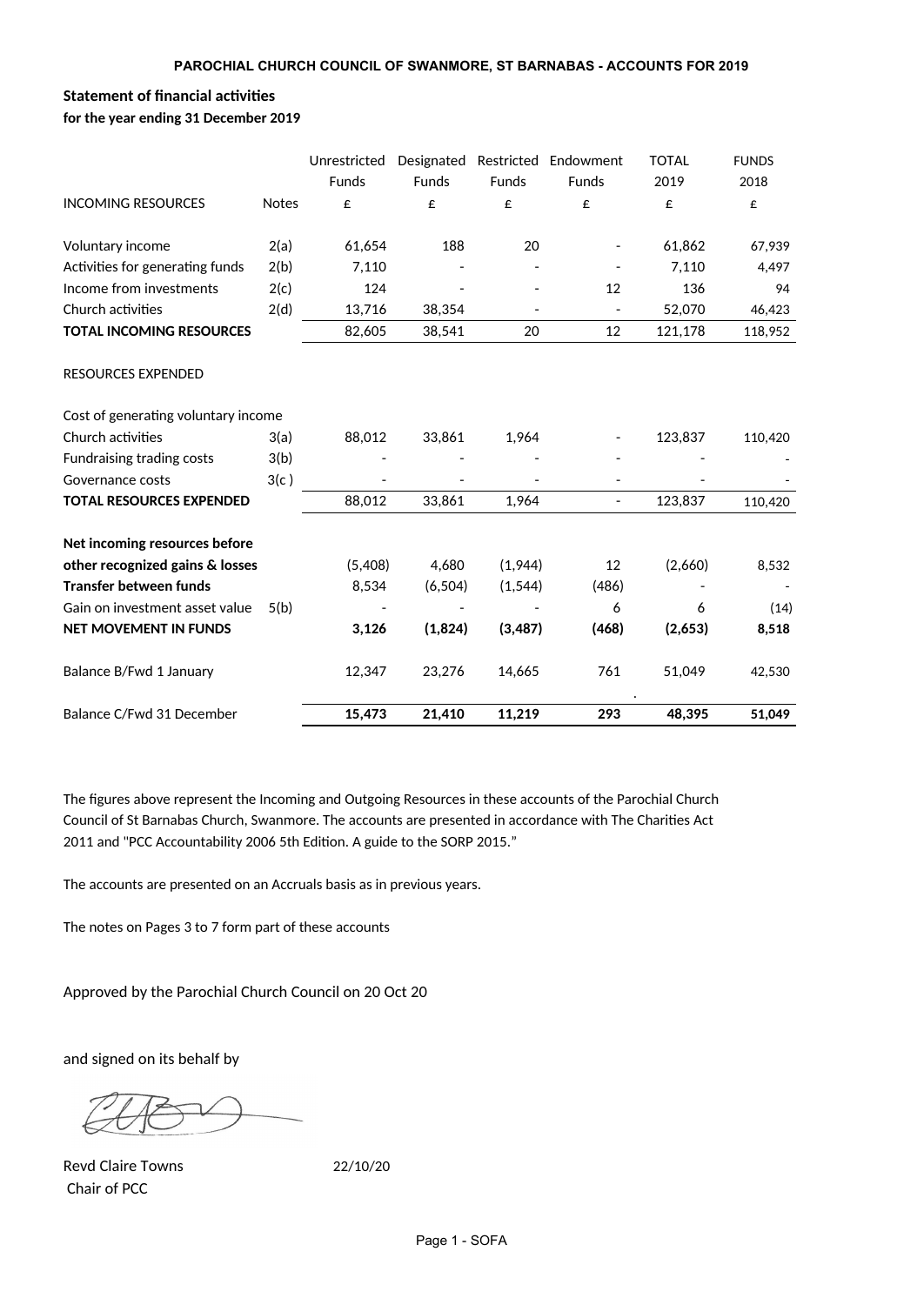# **Balance Sheet**

|                         | at 31 December 2019                         |       |        |        |
|-------------------------|---------------------------------------------|-------|--------|--------|
|                         |                                             | Notes | 2019   | 2018   |
| <b>FIXED ASSETS</b>     |                                             |       | £      | £      |
|                         | Tangible                                    | 5(a)  | 4,625  | 4,881  |
|                         | Investment                                  | 5(b)  | 293    | 761    |
|                         |                                             |       | 4,918  | 5,642  |
| <b>CURRENT ASSETS</b>   |                                             |       |        |        |
|                         | Debtors                                     | 6(a)  | 3,498  | 9,025  |
|                         | Cash at bank and in hand                    | 6(b)  | 32,758 | 29,697 |
|                         | Short term deposits                         | 6(c)  | 16,673 | 16,548 |
|                         |                                             |       | 52,929 | 55,271 |
| <b>LIABILITIES</b>      |                                             |       |        |        |
|                         | Creditors - amounts falling due in one year | 7     | 9,452  | 9,864  |
|                         | <b>NET CURRENT ASSETS</b>                   |       | 43,477 | 45,406 |
| <b>TOTAL NET ASSETS</b> |                                             |       | 48,395 | 51,049 |
| <b>PARISH FUNDS</b>     |                                             |       |        |        |
|                         |                                             |       |        |        |
|                         | Unrestricted                                | 9     | 15,473 | 12,347 |
|                         | Designated                                  | 9     | 21,410 | 23,276 |
|                         | Restricted                                  | 9     | 11,219 | 14,665 |
|                         | Endowment                                   | 9     | 293    | 761    |
|                         |                                             |       | 48,395 | 51,049 |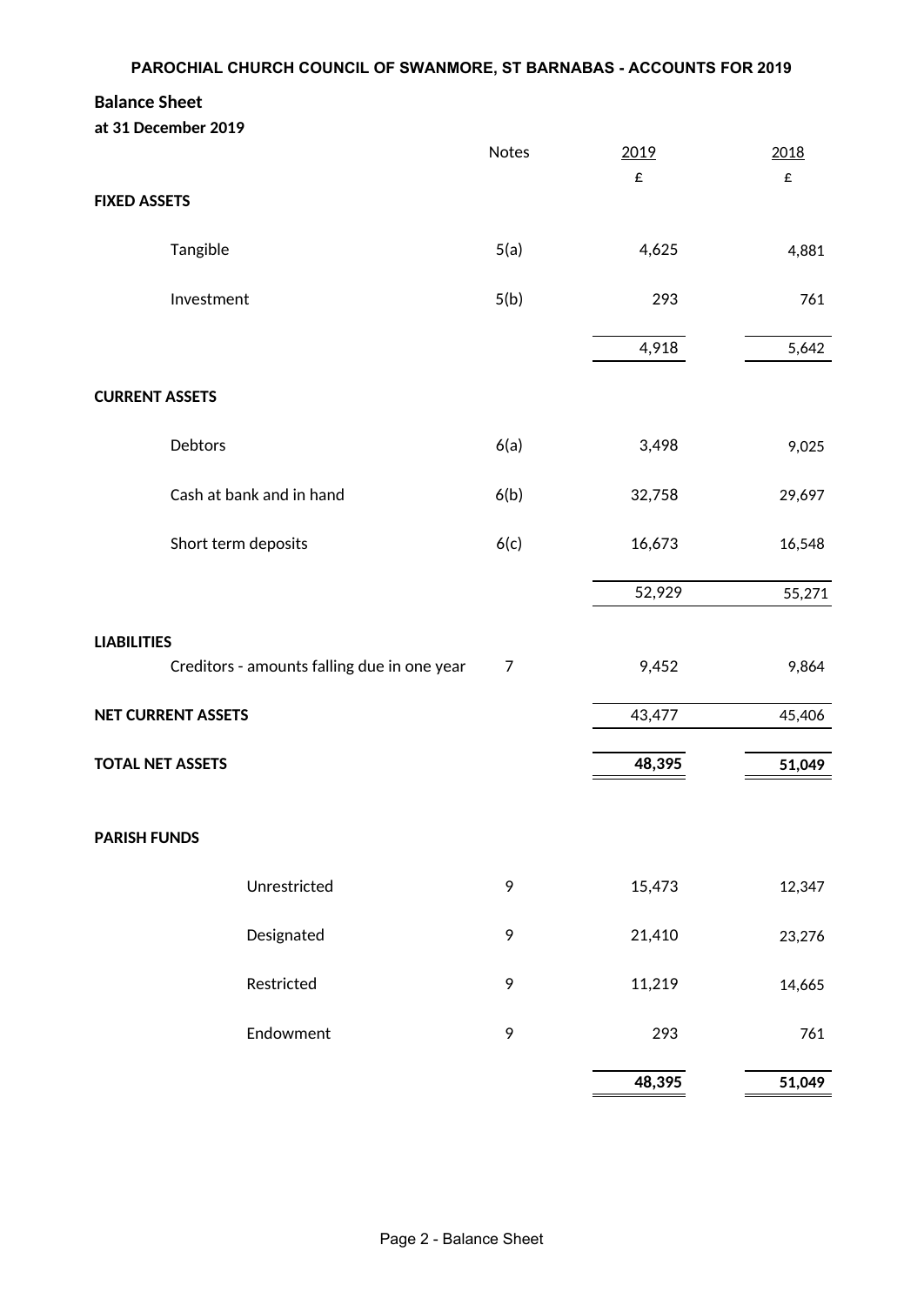#### **PAROCHIAL CHURCH COUNCIL OF SWANMORE, ST BARNABAS - ACCOUNTS FOR 2019**

#### **Notes to the financial statements for the year ended 31 December 2019**

#### **1 ACCOUNTING POLICIES**

The financial statements have been prepared in accordance with the Charities Act 2011, the Church Accounting Regulations 2006 together with applicable accounting standards and the SORP 2015.

The financial statements have been prepared under the historical cost convention except for the valuation of investment assets, which are shown at market value. The financial statements include all transactions, assets and liabilities for which the PCC is responsible in law. They do not include the accounts of church groups that owe their main affiliation to another body, nor those that are informal gatherings of church members, except where monies raised are paid into the accounts. In which case they are dealt with and disbursed as any other transaction.

#### **Funds**

endowment may be used either as restricted or unrestricted funds depending upon the purpose for which the endowment was established. *Endowment Funds* are funds, the capital of which must be maintained; only income arising from investment of the

objects provided in the terms of the trust or bequest, and b) donations or grants received for a specific object or invited by the PCC for a specific object. The funds may only be expended on the specific object for which they were given. Any balance remaining unspent at the end of each year must be carried forward as a balance on that fund. The PCC does not usually invest separately for each fund. Where there is no separate investment, interest is apportioned to individual funds on an average balance basis. *Restricted Funds* represent a) income from trusts or endowments which may be expended only on those restricted

purposes or projects, but without any binding commitment. *Designated Funds* are monies set aside by the PCC out of its unrestricted funds for specifically designated future

*Unrestricted Funds* are general funds which can be used for PCC ordinary purpose.

#### **Incoming resources**

Planned giving, collections and donations are recognised when received. Tax refunds are recognised when the incoming resource to which they relate is received. Grants and legacies are accounted for when the PCC is legally entitled to the amounts due. Dividends are accounted for when received, interest is accrued. All other income is recognised when it is receivable. All incoming resources are accounted for gross.

#### **Resources expended**

Grants and donations are accounted for when paid over, or when awarded, if that award creates a binding or constructive obligation on the PCC. The diocesan parish share is accounted for when due. Amounts received specifically for mission are dealt with as restricted funds. All other expenditure is generally recognised when it is incurred and is accounted for gross. Accruals where regarded as constructive obligations are included

#### **Fixed assets**

Consecrated and benefice property is not included in the accounts in accordance with  $s.96(2)(a)$  of the Charities Act 1993.

Moveable church furnishings held by the vicar and churchwardens on specific trust for the PCC and which require a faculty for disposal are inalienable property, listed in the church's inventory, which can be inspected (at any reasonable time). For anything acquired prior to 2000 there is insufficient cost information available and therefore such assets are not valued in the financial statements. Individual items acquired subsequently have been in the accounts and depreciated over their economic life.

Equipment used within the church premises is depreciated on a straight-line basis over four years. However, computer and other like equipment is depreciated over three years. Individual items of equipment with a purchase price of under  $£1,000$  are written off when the asset is acquired.

*Investments* are valued as indicated on Page 6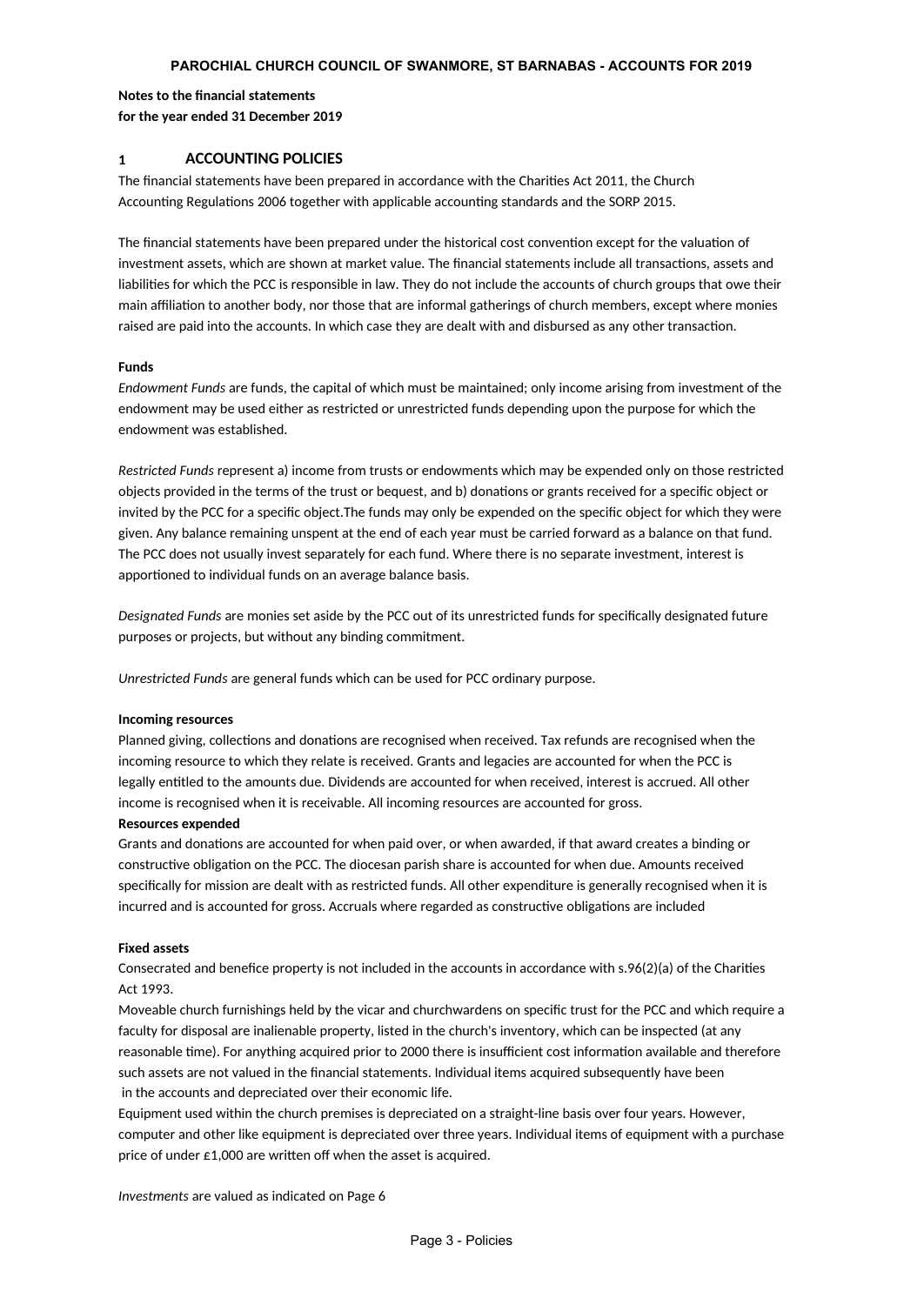# **PAROCHIAL CHURCH COUNCIL OF SWANMORE, ST BARNABAS - ACCOUNTS FOR 2019**

# Notes to the financial statements for the year ended 31 December 2019 (continued)

## **2 INCOMING RESOURCES**

|                |                                  | Unrestricted<br><b>Funds</b> | Designated<br>Funds | Restricted<br><b>Funds</b>   | Endowment<br>Funds       | <b>TOTAL Funds</b><br>2019 | 2018    |
|----------------|----------------------------------|------------------------------|---------------------|------------------------------|--------------------------|----------------------------|---------|
|                |                                  | £                            | £                   | £                            | £                        | £                          | £       |
| 2a             | <b>Voluntary income</b>          |                              |                     |                              |                          |                            |         |
|                | Planned giving:                  |                              |                     |                              |                          |                            |         |
|                | <b>Gift Aided donations</b>      | 10,100                       |                     |                              |                          | 10,100                     | 10,651  |
|                | Other donations                  | 260                          |                     |                              |                          | 260                        | 260     |
|                | Parish Giving Scheme             | 31,080                       |                     |                              |                          | 31,080                     | 29,108  |
|                | <b>Collections at services</b>   | 3,852                        | 85                  |                              |                          | 3,937                      | 3,867   |
|                | <b>Gift Days</b>                 |                              |                     |                              |                          |                            |         |
|                | Legacies                         | 2,000                        |                     |                              |                          | 2,000                      |         |
|                | Donations                        | 1,077                        | 102                 | 20                           |                          | 1,199                      | 10,495  |
|                | Grants                           | 1,500                        |                     |                              |                          | 1,500                      | 800     |
|                | Gift Aid via PGS                 | 7,195                        |                     |                              |                          | 7,195                      | 6,687   |
|                | Gift Aid received direct         | 4,591                        |                     |                              |                          | 4,591                      | 6,072   |
|                |                                  | 61,654                       | 188                 | 20                           | $\overline{\phantom{0}}$ | 61,862                     | 67,939  |
| 2 <sub>b</sub> | Activities for generating income |                              |                     |                              |                          |                            |         |
|                | Open Gardens & Snowdrops         | 3,578                        |                     |                              |                          | 3,578                      | 1,731   |
|                | <b>Social Events</b>             | 3,085                        |                     |                              |                          | 3,085                      | 652     |
|                | Concerts                         | 307                          |                     |                              |                          | 307                        | 853     |
|                | Other                            | 141                          |                     |                              |                          | 141                        | 1,261   |
|                |                                  | 7,110                        | $\blacksquare$      | $\qquad \qquad \blacksquare$ | $\blacksquare$           | 7,110                      | 4,497   |
| 2c             | Income from investments          |                              |                     |                              |                          |                            |         |
|                | Dividends & Interest             | 124                          |                     |                              | 12                       | 136                        | 94      |
| 2d             | Income from church activities    |                              |                     |                              |                          |                            |         |
|                | Parish Magazine                  | 8,144                        |                     |                              |                          | 8,144                      | 8,223   |
|                | Paterson Centre                  |                              | 9,826               |                              |                          | 9,826                      | 8,669   |
|                | Fees                             | 3,168                        |                     |                              |                          | 3,168                      | 3,731   |
|                | <b>Memorial Path</b>             | 1,854                        |                     |                              |                          | 1,854                      | 522     |
|                | Barnaby's                        |                              | 28,528              |                              |                          | 28,528                     | 24,925  |
|                | <b>Insurance Claims</b>          | 353                          |                     |                              |                          | 353                        |         |
|                | Miscellaneous                    | 197                          |                     |                              |                          | 197                        |         |
|                |                                  | 13,716                       | 38,354              | $\qquad \qquad \blacksquare$ | $\blacksquare$           | 52,070                     | 46,423  |
|                | <b>Total incoming resources</b>  | 82,605                       | 38,541              | 20                           | 12                       | 121,178                    | 118,952 |
|                |                                  |                              |                     |                              |                          |                            |         |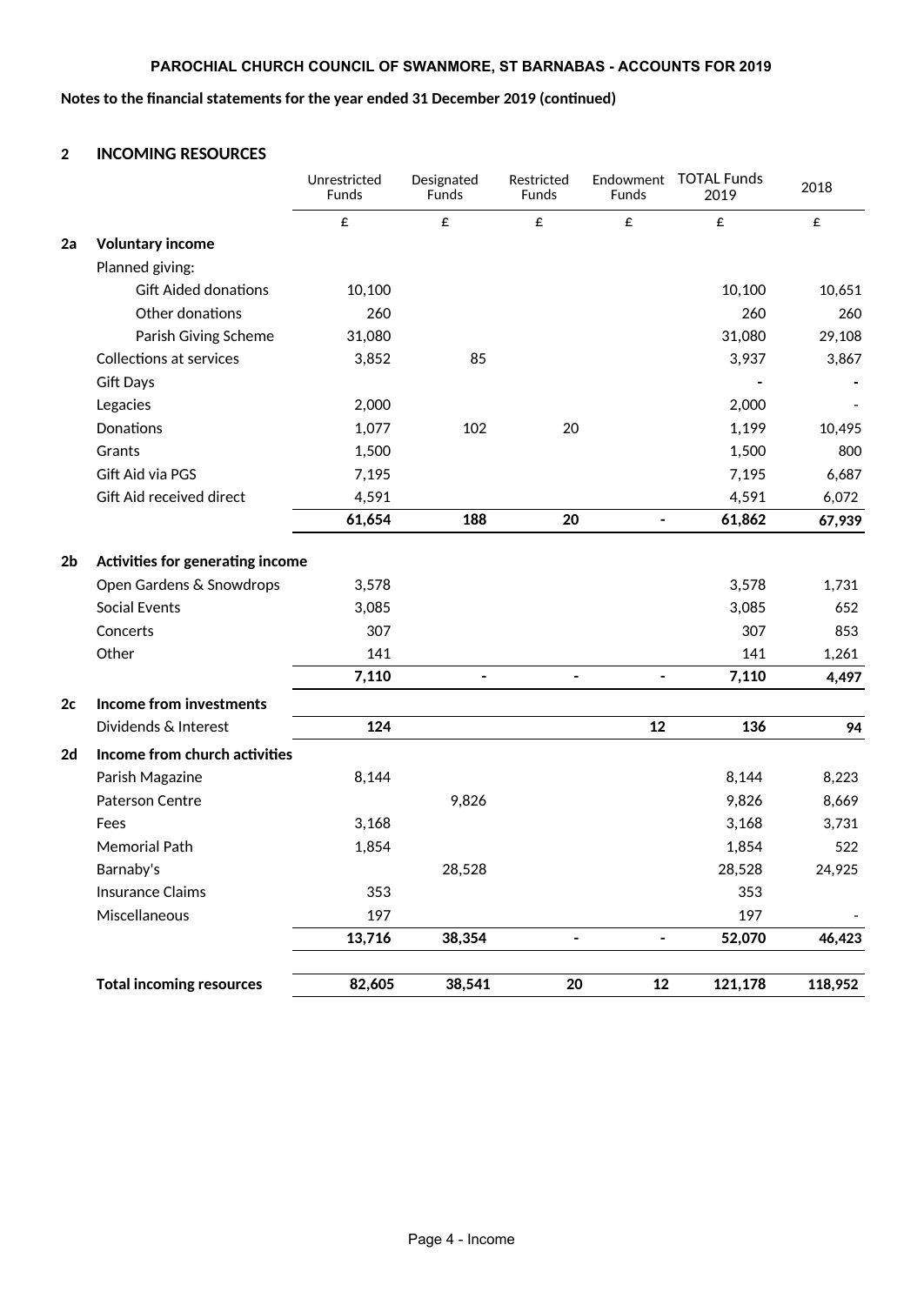2019

# Notes to the financial statements (continued) **for the year ended 31 December 2019**

FUNDS 2018 Unrestricted Designated Restricted Endowment TOTAL Funds **3 RESOURCES EXPENDED** £ £ £ £ £ £ **3a Church Activities** Missionary Giving from General Fund 405 405 405 405 405 405 Ministry Funds Funds Funds Funds

| <b>Total resources expended</b>     | 88,012                   | 33,861                   | 1,964          | $\pmb{0}$                    | 123,837     | 110,420 |
|-------------------------------------|--------------------------|--------------------------|----------------|------------------------------|-------------|---------|
| Governance                          |                          |                          |                |                              | $\mathbf 0$ |         |
|                                     | $\overline{\phantom{a}}$ | $\overline{\phantom{a}}$ | $\blacksquare$ | $\qquad \qquad \blacksquare$ | $\mathbf 0$ |         |
| <b>Fundraising Activities</b>       |                          |                          |                |                              | $\pmb{0}$   |         |
| <b>Fundraising trading costs</b>    |                          |                          |                |                              |             |         |
|                                     | 88,012                   | 33,861                   | 1,964          | $\overline{\phantom{a}}$     | 123,837     | 110,420 |
| Miscellaneous                       |                          |                          |                |                              |             | 438     |
| <b>Barnaby's Other Costs</b>        |                          | 5,310                    |                |                              | 5,310       | 2,036   |
| <b>Barnaby's Trading Costs</b>      |                          | 9,640                    |                |                              | 9,640       | 9,749   |
| Depreciation                        | 606                      |                          |                |                              | 606         | 1,734   |
| Postage & Other                     | 342                      |                          |                |                              | 342         | 384     |
| Printing & Materials                | 5,258                    |                          |                |                              | 5,258       | 6,356   |
| Parish Magazine                     |                          |                          |                |                              |             |         |
| Administration                      | 1,297                    |                          |                |                              | 1,297       | 1,205   |
| Wages, honoraria                    | 2,287                    | 2,844                    |                |                              | 5,131       | 5,323   |
| Administration/Office               |                          |                          |                |                              |             |         |
| Churchyard                          | 1,898                    |                          |                |                              | 1,898       | 1,232   |
| Youth & Children's Work             | 319                      |                          | 41             |                              | 361         | 299     |
| Church services & music             | 1,116                    | 19                       |                |                              | 1,135       | 1,052   |
| Repairs & maintenance               | 3,098                    | 10,843                   | 1,922          |                              | 15,863      | 3,850   |
| <b>Utilities</b>                    | 3,817                    | 3,218                    |                |                              | 7,035       | 7,294   |
| Insurance                           | 2,659                    |                          |                |                              | 2,659       | 2,581   |
| Church running & maintenance        |                          |                          |                |                              |             |         |
| Other ministry costs                | 20                       |                          |                |                              | 20          | 765     |
| Deanery Synod Share                 |                          |                          |                |                              | $\mathbf 0$ |         |
| Diocesan Parish Share               | 64,890                   |                          |                |                              | 64,890      | 63,847  |
| Ministry                            |                          |                          |                |                              |             |         |
| Charitable Donations from Barnaby's |                          | 1,988                    |                |                              | 1,988       | 1,920   |

## **4** Staff costs

During the year the PCC employed a part time admin assistant and a caretaker for the Paterson Centre but no payment was large enough to attract social security costs or pension liability.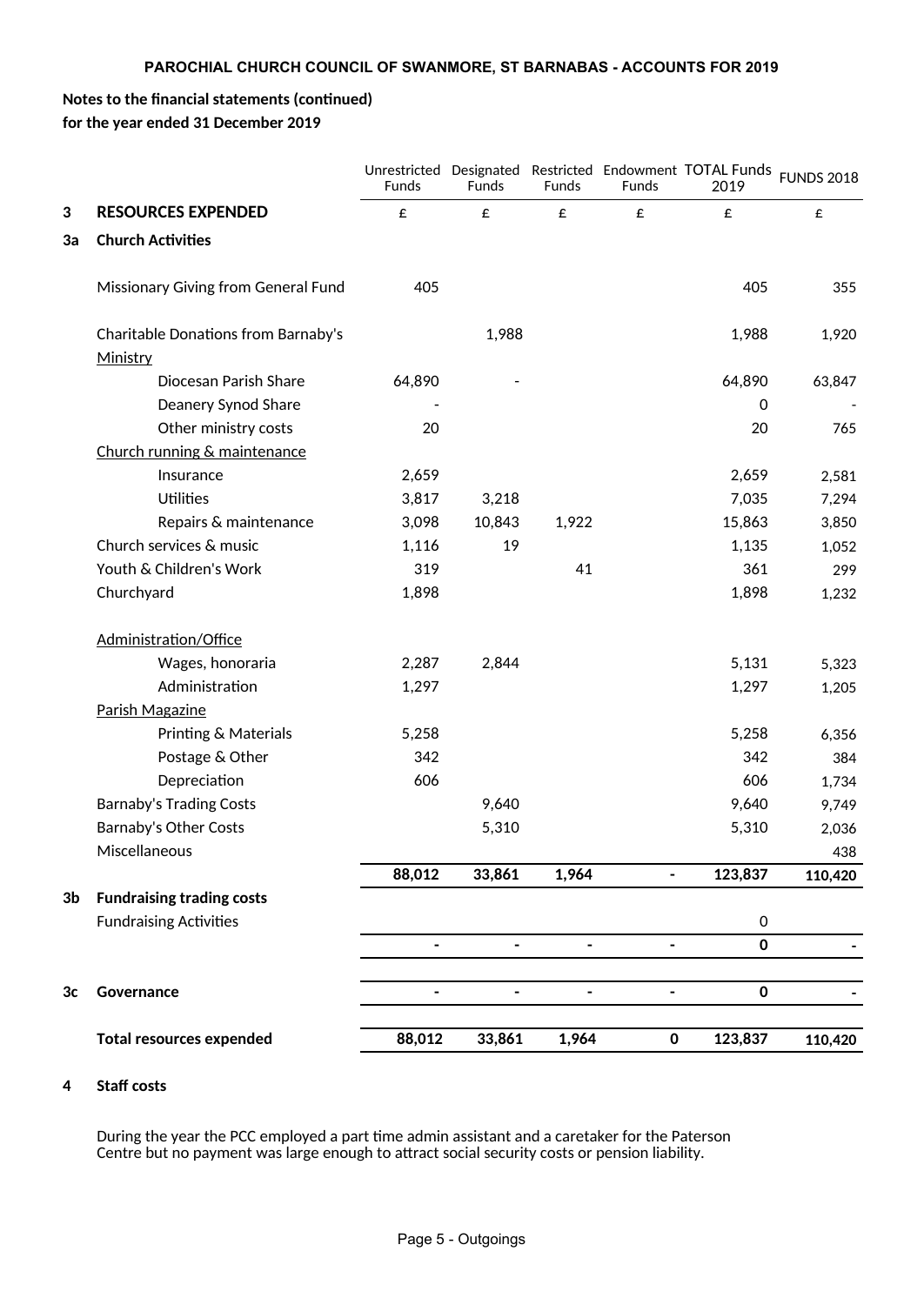## **Notes to the financial statements (continued) for the year ended 31 December 2019**

# **5 FIXED ASSETS**

**(a) Tangible**

| Asset                     | Purchase<br>Date | Original<br>Cost | <b>Nominal</b><br>Life | Value at<br>01 Jan 19 | <b>Depreciation</b><br>Charge 2019 | Value at<br>31 Dec 19 |
|---------------------------|------------------|------------------|------------------------|-----------------------|------------------------------------|-----------------------|
| Printer service agreement | 01/01/17         | 1.818            | 3 years                | 606                   | 606                                | 0                     |
| Electric oven             | 01/05/17         | 1.570            | 5 years                | 975                   | 325                                | 650                   |
| <b>Dishwasher</b>         | 01/04/18         | 2.388            | 5 years                | 1,500                 | 375                                | 1,125                 |
| Toshiba photocopier       | 01/10/18         | 2.280            | 5 years                | 1.800                 | 450                                | 1,350                 |
| Barnaby's Boiler          | 01/08/19         |                  | 2344 5 years           |                       | 844                                | 1,500                 |
|                           |                  |                  |                        | 4.881                 | 2.600                              | 4,625                 |

Only consecrated and benefice property is held and these are not included (see note page 3) but insurance cover over buildings and contents is provided at a figure of  $\epsilon$ 8.1 million.

2 sets of Handbells are insured for £8,743 and Print Machines for £11,943.

| (b) Investments Re-valued at 31 Dec 19     | Value                    |      | Interest                 |      |  |
|--------------------------------------------|--------------------------|------|--------------------------|------|--|
|                                            | 2019                     | 2018 | 2019                     | 2018 |  |
|                                            |                          |      |                          | £    |  |
| Churchyard Trust 179 shares $@$ 163.84 pps | 293                      | 287  | 12                       | 12   |  |
| Myers Grave Trust 3.5% Conversion Stock    | $\overline{\phantom{0}}$ | 474  | $\overline{\phantom{0}}$ |      |  |
|                                            | 293                      | 761  | 12                       |      |  |

Interest £11.80 transferred to General Fund for churchyard maintenance

| <b>6 CURRENT ASSETS</b>                   | Unrestricted             | Designated Restricted |       | 2019  | 2018  |
|-------------------------------------------|--------------------------|-----------------------|-------|-------|-------|
|                                           | funds                    | funds                 | funds |       |       |
| (a) Debtors                               | £                        | £                     | £     | £     | £     |
| Tax recoverable                           | 891                      |                       |       | 891   | 7.130 |
| Overpaid fees to Diocese                  | 20                       |                       |       | 20    |       |
| Paterson Centre Receipts due at 31 Dec 19 | $\overline{\phantom{a}}$ | 2.588                 |       | 2.588 | 1.895 |
|                                           | 911                      | 2.588                 |       | 3.498 | 9.025 |

#### **(b) Cash at Bank and (c) Short Term Deposits**

|                         |            | (b)       | (b)       | (b)                   |        | (c)         |              |
|-------------------------|------------|-----------|-----------|-----------------------|--------|-------------|--------------|
| Account                 | Cash & Un  | Current   | Barnaby's | Paterson              | Sundav | <b>CCLA</b> |              |
|                         | cash'd chq | Account   | Account   | Centre Acct Club Acct |        | Deposit     | <b>TOTAL</b> |
| Account No              |            | 5767      | 8706      | 4887                  |        | 1408D       |              |
|                         | £          | £         | £         | £                     | £      | £           | £            |
| <b>Opening Balances</b> | 0          | 5,817     | 13,247    | 10,575                | 59     | 16,548      | 46,246       |
| Receipts                | 102        | 99.061    | 29.028    | 9.066                 | 0      | 136         | 137.393      |
| Payments                |            | (101,526) | (18, 356) | (14, 307)             | (18)   |             | (134, 208)   |
| <b>Transfers</b>        |            | 7,060     | (7,048)   |                       |        | (12)        |              |
| <b>Closing Balances</b> | 102        | 10.411    | 16.871    | 5.334                 | 41     | 16.673      | 49,431       |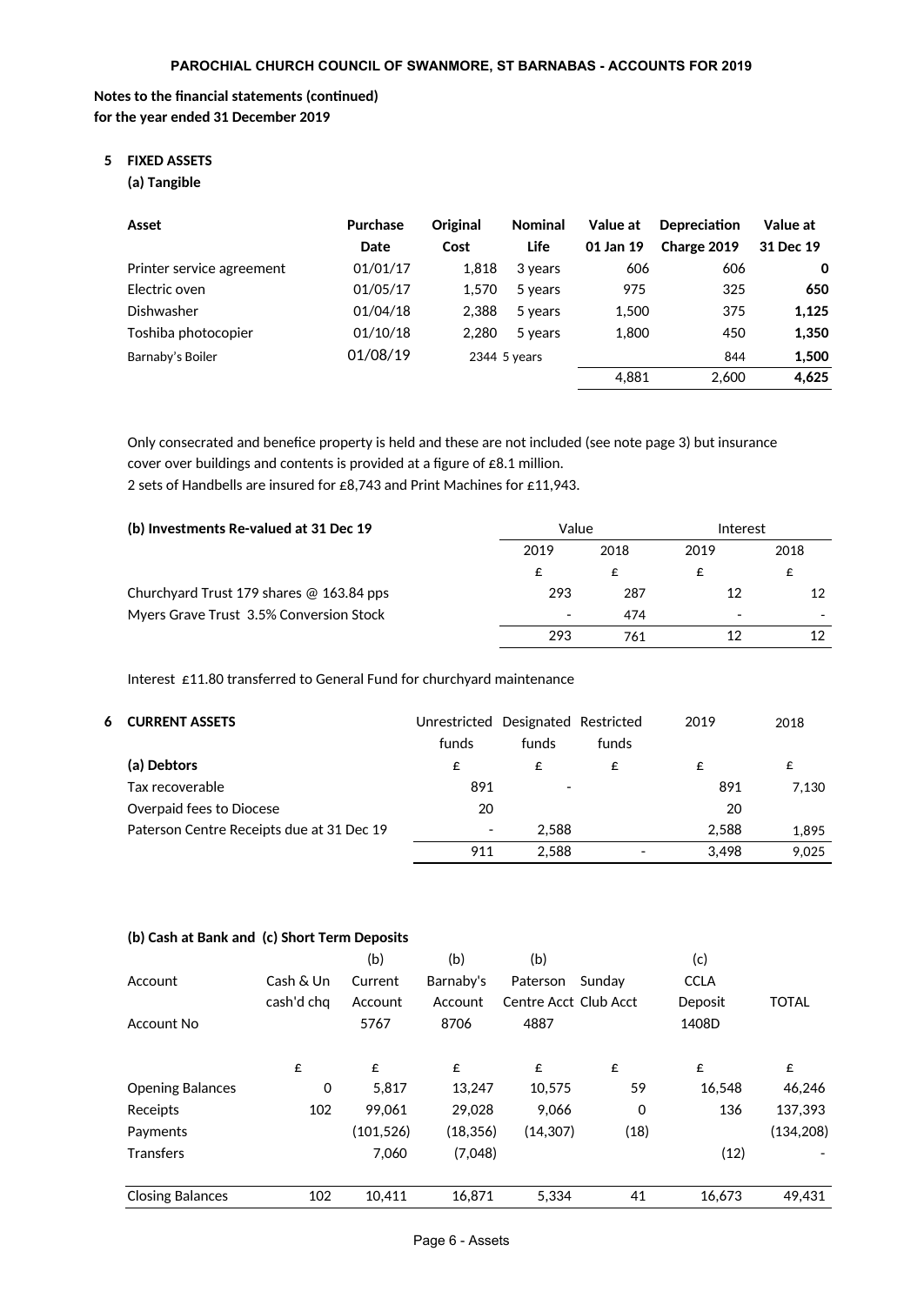# **Notes to the financial statements (continued) for the year ended 31 December 2019**

|   |                                         | Unrestricted Designated |        | Restricted     | Total              | Total              |
|---|-----------------------------------------|-------------------------|--------|----------------|--------------------|--------------------|
| 7 | <b>LIABILITIES</b>                      | funds                   | funds  | funds          | 2019               | 2018               |
|   |                                         | £                       | £      | £              | $\pmb{\mathop{E}}$ | $\pmb{\mathsf{E}}$ |
|   | Magazine advertising revenue in advance | 8,405                   |        |                | 8,405              | 7,180              |
|   | Fees due to Diocese                     |                         |        |                |                    |                    |
|   | Payments due to charities and missions  |                         | 82     |                | 82                 | 50                 |
|   | Gift Aid payable to charities           |                         |        | 965            | 965                | 1,183              |
|   | Unpaid invoices                         |                         |        |                |                    | 1,451              |
|   | Amounts falling due in one year         | 8,405                   | 82     | 965            | 9,452              | 9,864              |
| 8 | <b>ANALYSIS OF NET ASSETS</b>           | Unrestricted Designated |        | Restricted     | Endowment          | Total              |
|   | by funds                                | funds                   | funds  | funds          | funds              | 2019               |
|   |                                         | £                       | £      | £              | £                  | £                  |
|   | Tangible fixed assets                   | 1,350                   | 3,275  |                |                    | 4,625              |
|   | Investment fixed assets                 |                         |        |                | 293                | 293                |
|   | Current assets                          | 22,598                  | 18,217 | 12,184         |                    | 52,999             |
|   | Liabilities - falling due in one year   | (8,405)                 | (82)   | (965)          |                    | (9, 452)           |
|   |                                         | 15,473                  | 21,410 | 11,219         | 293                | 48,395             |
|   |                                         |                         |        |                |                    |                    |
| 9 | <b>FUNDS</b>                            | Bal b/fwd               | Income | Expenditure    | Transfers,         | Bal at             |
|   |                                         | 31 Dec 18               |        |                | Other gains        | 31 Dec 19          |
|   |                                         |                         |        |                | and losses         |                    |
|   | <b>Unrestricted Funds</b>               | £                       | £      | £              | £                  | £                  |
|   | <b>General Fund</b>                     | 12,347                  | 82,605 | 88,012         | 8,534              | 15,473             |
|   | <b>Designated Funds</b>                 |                         |        |                |                    |                    |
|   | Flower                                  | 105                     |        | 19             |                    | 85                 |
|   | Sunday Club                             | 59                      |        | 18             |                    | 41                 |
|   | Children's Outreach                     |                         | 188    |                | 544                | 731                |
|   | <b>Paterson Centre Operating</b>        | 13,313                  | 9,826  | 16,886         |                    | 6,253              |
|   | Barnaby's                               | 9,758                   | 28,528 | 16,938         | (7,048)            | 14,300             |
|   |                                         | 23,234                  | 38,541 | 33,861         | (6, 504)           | 21,410             |
|   | <b>Restricted Funds</b>                 |                         |        |                |                    |                    |
|   | Children's Outreach                     | 544                     |        |                | (544)              |                    |
|   | Church Improvement                      | 2,427                   | 20     |                | (1,000)            | 1,447              |
|   | Churchyard Maintenance                  | 1,606                   |        |                |                    | 1,606              |
|   | <b>Disability Improvements</b>          | 7,889                   |        | 1,922          |                    | 5,966              |
|   | Handbells                               | 1,813                   |        |                |                    | 1,813              |
|   | Incumbent's Discretionary               | 387                     |        |                |                    | 387                |
|   |                                         | 14,665                  | 20     | 1,922          | (1, 544)           | 11,219             |
|   |                                         |                         |        |                |                    |                    |
|   | <b>Endowment Funds</b>                  |                         |        |                |                    |                    |
|   | Myers Grave Trust                       | 474                     |        |                | (474)              |                    |
|   | Churchyard Trust                        | 287                     | 18     |                | (12)               | 293                |
|   |                                         | 761                     | 18     | $\blacksquare$ | (486)              | 293                |